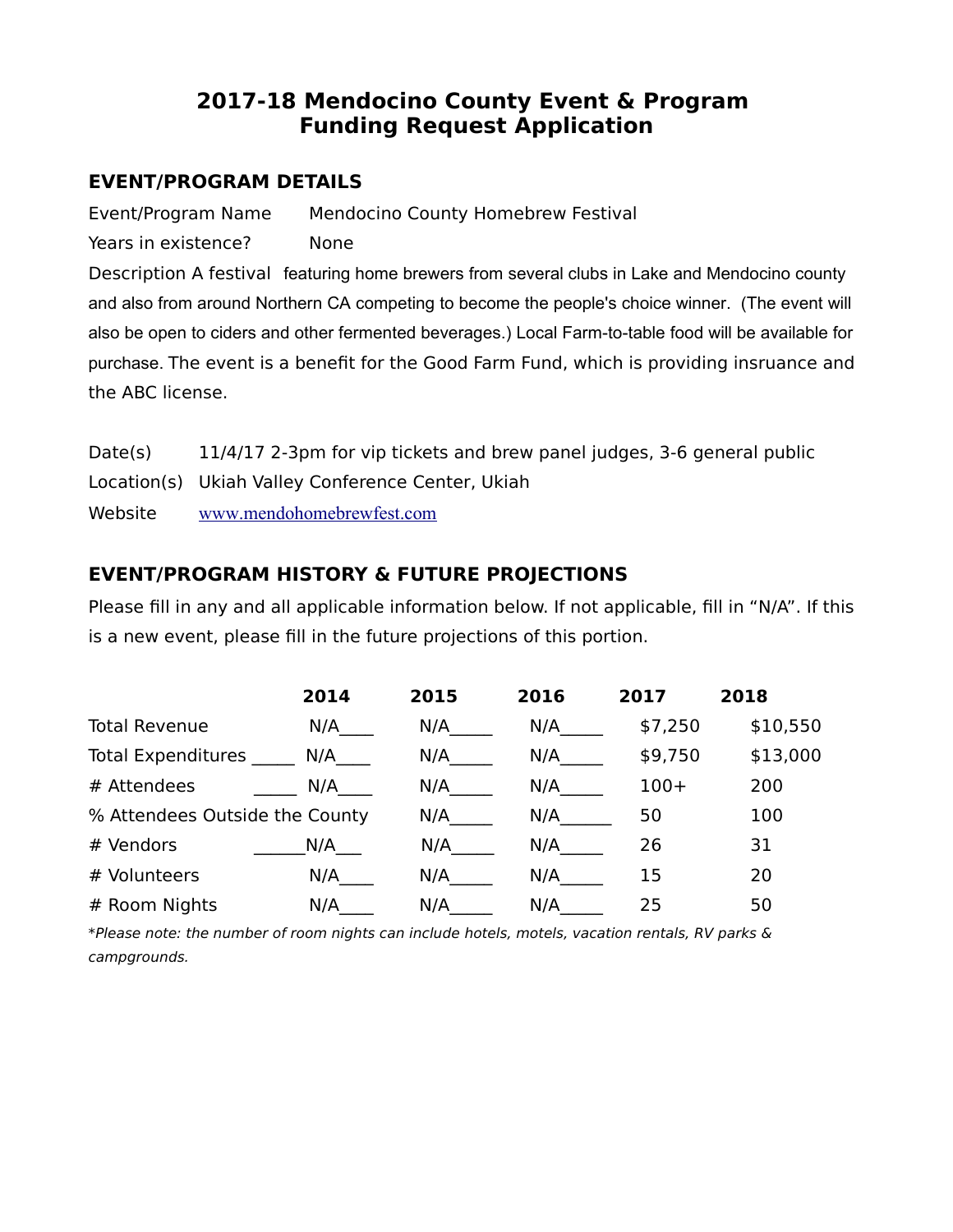# **EVENT/PROGRAM BUDGET**

Please provide or attach up to a (1) one page outline of your event/program budget (please include any paid staff)

Notes: All revenue and expense figures are initial etstimates for this  $1<sup>st</sup>$  time event.

Ticket sales assume 5 premiun and 100 general sales. There is no paid staff for this

event. The goal is to provide a charitable donation to the Good Farm Fund.

#### **Revenue**

| Tickets                                                        | \$3,300       |
|----------------------------------------------------------------|---------------|
| Sponosrhsip                                                    | \$2,200       |
| Food sales                                                     | \$250         |
| Shirt sales                                                    | \$100         |
|                                                                | $\frac{1}{2}$ |
|                                                                |               |
| <b>OTHER FUNDING</b> We will receive other sponsorship dollars | $\sim$        |
| We will receive matching funds                                 |               |
| X We will receive in-kind donations $*$                        | \$1,400       |
| <b>Total Revenue</b>                                           | \$7,250       |

#### **Expenses**

| Tasting glasses                                        | \$500   |
|--------------------------------------------------------|---------|
| <b>Event Shirts</b>                                    | \$500   |
| Wrist bands, caps, contest gear                        | \$250   |
| Event prizes                                           | \$600   |
| Day of provisions (e.g., ice, etc)                     | \$450   |
| Print media, posters and cards plus distribution labor | \$1,100 |
| Beer Specific on-line and print advertising            | \$1,500 |
| Radio and print media                                  | \$1,000 |
| Ukiah Valley Conference Center                         | \$3,850 |
| \$                                                     |         |
| <b>Total Expenses</b>                                  | \$9,750 |

\* In-kind sponsors to date are KZYX, KWINE & KMAX Radio, and Riley's cab service each values at \$350.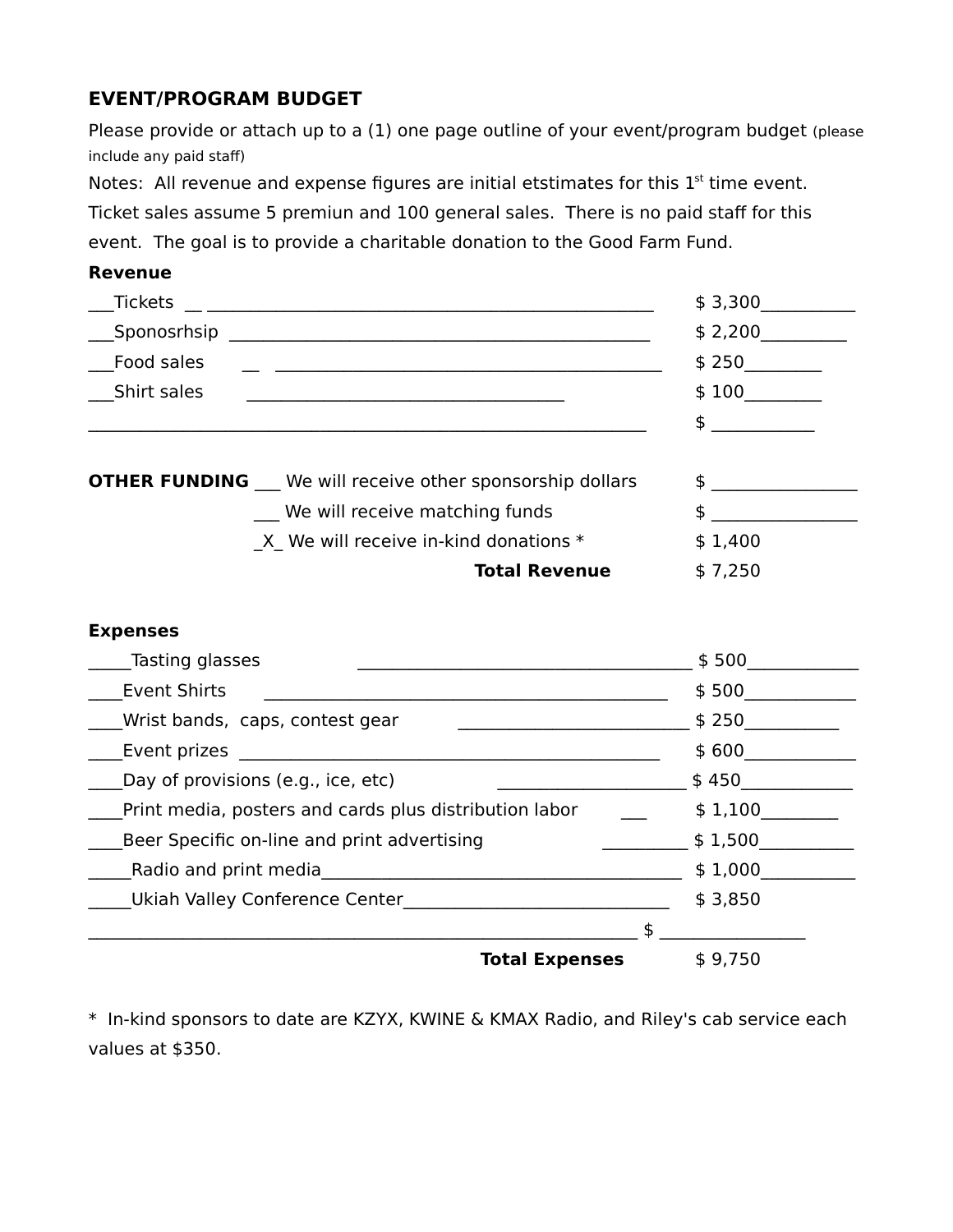# **EVENT/PROGRAM QUESTIONAIRE**

How much funding are you requesting from Visit Mendocino County (VMC)? \$ 2,500

How will the funds be used? Grant funds will be dedicated to advertising this start up event with paid advertizing focused on North Bay counties. We anticipate using beerspecialty web platforms and other targeted on-line advertizing, postering and radio, in addition to soliciting print stories.

\*Note: you will be required to provide supporting documentation in the Post Event/Program Report.

Has this event or program received funding from Visit Mendocino County (Mendocino County Tourism Commission) in the past? X NO YES If YES, how many consecutive years? \_\_\_\_\_\_\_\_\_\_\_\_\_\_

How do you feel the out-of-town visitor will benefit from your event or program? Visitors will get to experience one-of-a-kind local brewing creativity & unique tastes along with premiun Mendocino farm -to-table food – all while taking in the best of Ukiah's downtown core.

How do you feel the lodging community (hotels, motels, inns, vacation rentals, RV parks & campgrounds) will benefit from your event program?

This is a drinking event and both brewers and guests will be encouraged to stay over rather driving afterwards. We will also provide complimentary taxi service to local lodging.

How do you feel the sales tax business community (retail, restaurants, etc.) will benefit from your event/program?

As noted above the event is designed to get people into downtown and to get them to stay overnight. Additionally the event is set to let its guests out into the downtown dinning area at just the right time for Saturday night dinner.

How do you feel the municipalities (county & city governments) will benefit from your event/program?

The city of Ukiah is interetsed in a Mushroom festival event. Our selected location is ideal for bringing visitors into the core of Ukiah. As noted above the event is designed to introduce a crowd of hungry people into the downtown core.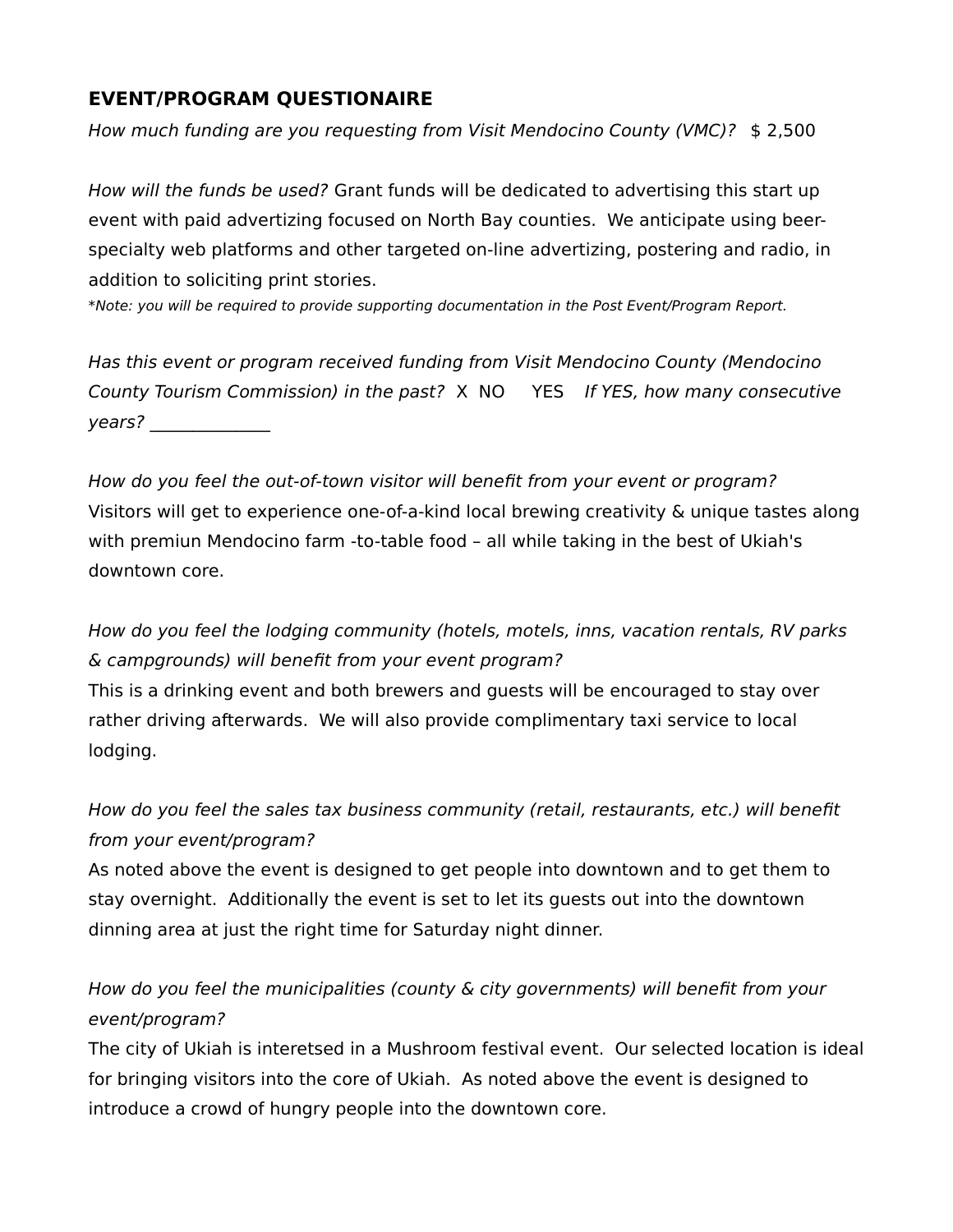What benefit or how will Visit Mendocino County (VMC) be recognized in exchange for funding?

\_\_\_\_\_\_\_\_\_\_\_\_\_\_\_\_\_\_\_\_\_\_\_\_\_\_\_\_\_\_\_\_\_\_\_\_\_\_\_\_\_\_\_\_\_\_\_\_\_\_\_\_\_\_\_\_\_\_\_\_\_

This event was developed at Visit Mentocino County's request to function as an anchor and attraction that will help boost participation in and awareness of its larger Mushroon, Wine and Beer Festival

How can Visit Mendocino County (VMC) help make your event/program more successful with our existing services?

X Assist in collecting room rates & facilitating room blocks for attendees, vendors, performers and/or speakers

X Partner by utilizing existing marketing vehicles to promote to audiences outside the county

\_X\_ Partner by utilizing existing media promotions to promote to audiences outside the county

X Electronic distribution of information concerning your program or event to stakeholders

\_\_\_ Other \_\_\_\_\_\_\_\_\_\_\_\_\_\_\_\_\_\_\_\_\_\_\_\_\_\_\_\_\_\_\_\_\_\_\_\_\_\_\_\_\_\_\_\_\_\_\_\_\_\_\_\_\_\_\_\_\_\_\_\_\_\_\_\_\_\_\_\_\_\_\_\_\_\_\_

This portion purposely left blank.

#### **ORGANIZATIONAL | COMPANY INFORMATION**

Fed Tax ID | SS# | Business License # \_\_\_*94-1671958*\_(NCO, the Good Farm Fund sponsor)